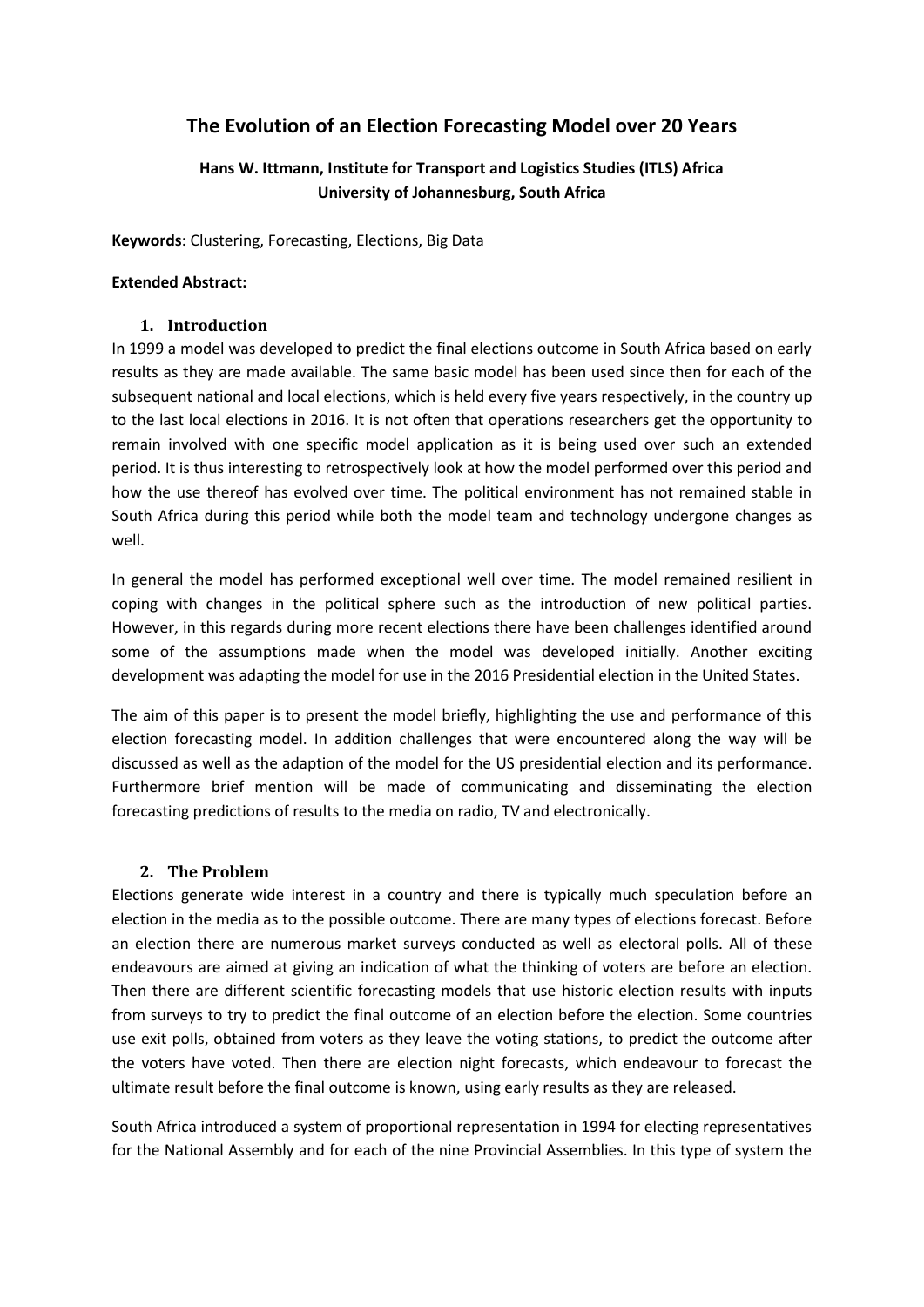voters cast their vote for a political party and the number of seats gained by each party is proportional to the number of votes received by each party.

The forecasting model that was developed to predict the outcome of the South African elections is an election night forecast. As the first results from voting districts across the country are released, the model can be used for predicting the election results.

# **3. Model Formulation**

The most appropriate way to model the voting population was to formulate a cluster model. The aim is to divide the population, or electorate, into groups with similar voting behaviour. These clusters are determined before the elections and are then used during the elections to extrapolate partial results to the whole cluster and thus the whole electorate. The fuzzy clustering approach of Bezdek (1980) is the clustering methodology that was implemented and has been used since the start.

The full formulation of the clustering method is given in Greben *et al*. (2005) and Greben *et al*. (2006). A suitable objective function is minimized, optimizing the positions of the cluster centres to ensure that the sum of distances squared between the cluster centres and the cluster members is minimal. It is important to point out that fuzzy clustering is used which implies each element has a distributional, rather than a discrete, membership of the clusters. The distinct advantage of this is that the distributional membership allows one to make predictions for all clusters, as soon as the first result is available.

In addition to the above the model is characterized by two major assumptions. Firstly, it is assumed that voting behaviour has a statistical pattern that can be modelled by clustering the voting districts (VDs), of which there are about 22 000 in total in South Africa, into segments with similar voting behaviour. Secondly, the order in which the voting results are declared is important. The model is designed to adjust for moderate non-random patterns in this order but will not operate well under extreme political or spatial bias.

# **4. Forecasting results**

The forecasting results are briefly presented for 4 of the elections prior to 2014. For 2004 and 2009, the predictions for the national vote are presented in Table 1 while for the local, or municipal, elections in 2006 and 2011 the predictions are presented in Table 2 (in the case of local elections these predictions are for the PR (Proportional Representation) vote aggregated to a national level). The results in both Tables are only given for the 3 or 4 largest parties as they attract the most interest. The forecasts for the smaller parties are initially not very accurate and there is little interest for them.

From all four examples given here it is clear that the predictions were fairly accurate especially given the fact that in all cases the percentage votes counted were still low. The model performs better and the predictions become more stable and accurate as more VDs are counted, with the predictions converging to the final result once all VDs are declared. The results in the 2 Tables below, however, illustrate the accuracy of the model at an early stage of the vote counting process. The model behaved well up to the 2011 election.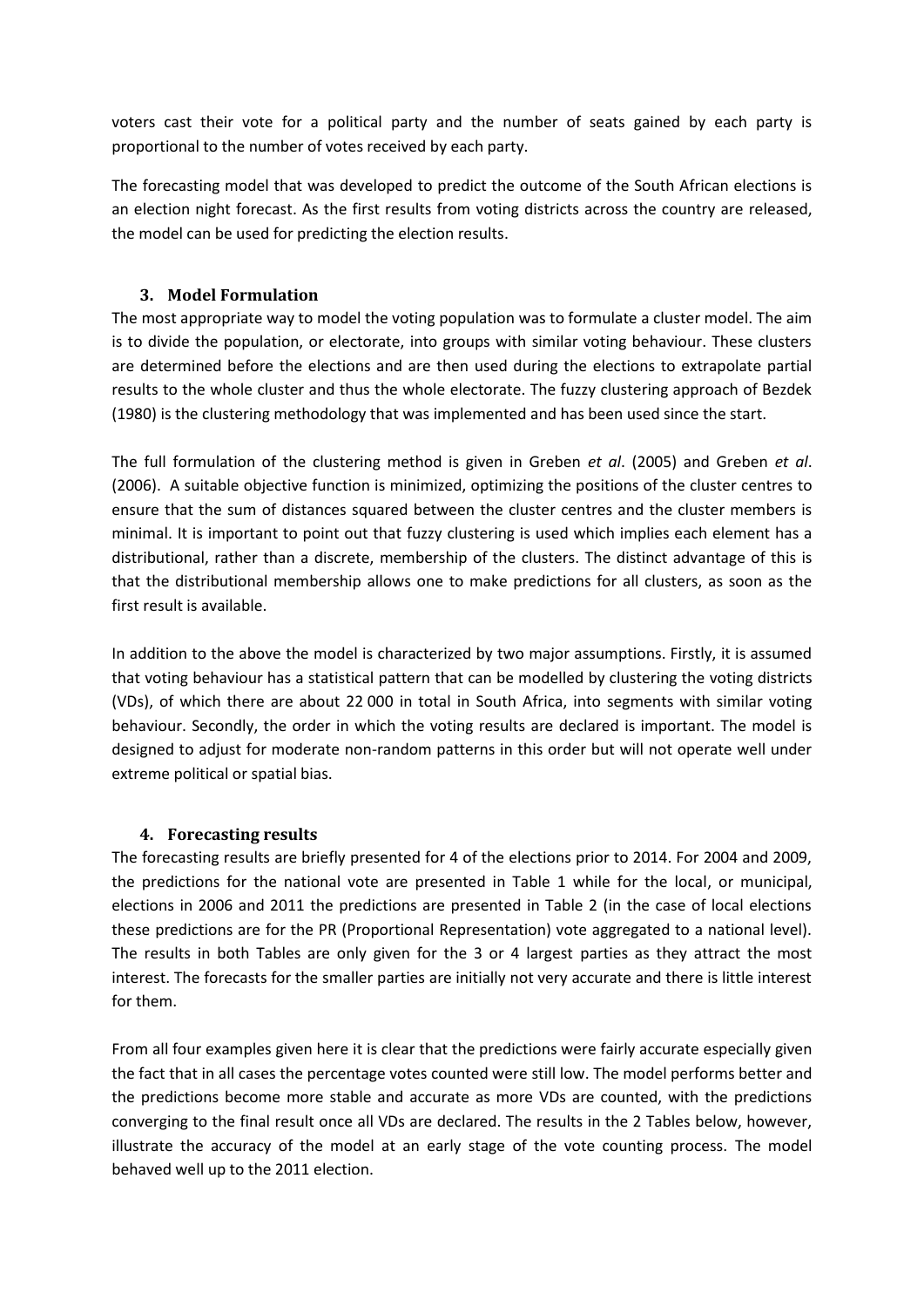From a political point of view there is much to be discussed given these predictions and in depth analysis can be performed using these. Some of this the team, or at least one or two of the team members, need to be able to contribute towards during such interactions in the media.

|              | 2004                                         |                                                 |                                                                             |                               | 2009                                         |                                                 |                                                                             |                               |  |
|--------------|----------------------------------------------|-------------------------------------------------|-----------------------------------------------------------------------------|-------------------------------|----------------------------------------------|-------------------------------------------------|-----------------------------------------------------------------------------|-------------------------------|--|
| <b>Party</b> | <b>Actual at</b><br>4.7%<br>votes<br>counted | <b>Predicted</b><br>at 4.7%<br>votes<br>counted | <b>Deviance</b><br><b>of</b><br>predicted<br>from final<br>at 4.7%<br>votes | <b>Final</b><br><b>Result</b> | <b>Actual at</b><br>5.0%<br>votes<br>counted | <b>Predicted</b><br>at 5.0%<br>votes<br>counted | <b>Deviance</b><br><b>of</b><br>predicted<br>from final<br>at 5.0%<br>votes | <b>Final</b><br><b>Result</b> |  |
| <b>ANC</b>   | 60.88                                        | 69.76                                           | 0.08                                                                        | 69.68                         | 61.19                                        | 65.59                                           | 0.32                                                                        | 65.91                         |  |
| <b>DA</b>    | 21.99                                        | 14.08                                           | 1.71                                                                        | 12.37                         | 21.18                                        | 17.32                                           | 0.68                                                                        | 16.64                         |  |
| <b>IFP</b>   | 3.26                                         | 5.69                                            | 1.28                                                                        | 6.97                          | 2.77                                         | 4.15                                            | 0.40                                                                        | 4.55                          |  |
| <b>COPE</b>  |                                              |                                                 |                                                                             |                               | 7.25                                         | 6.83                                            | 0.59                                                                        | 7.42                          |  |

**Table 1: Comparison of forecasts and actuals for 2004 and 2009 national elections.**

|             | 2006                                         |                                                 |                                                                             |                               | 2011                                         |                                                 |                                                                             |                               |  |
|-------------|----------------------------------------------|-------------------------------------------------|-----------------------------------------------------------------------------|-------------------------------|----------------------------------------------|-------------------------------------------------|-----------------------------------------------------------------------------|-------------------------------|--|
| Party       | <b>Actual at</b><br>6.8%<br>votes<br>counted | <b>Predicted</b><br>at 6.8%<br>votes<br>counted | <b>Deviance</b><br><b>of</b><br>predicted<br>from final<br>at 6.8%<br>votes | <b>Final</b><br><b>Result</b> | <b>Actual at</b><br>4.9%<br>votes<br>counted | <b>Predicted</b><br>at 4.9%<br>votes<br>counted | <b>Deviance</b><br><b>of</b><br>predicted<br>from final<br>at 4.9%<br>votes | <b>Final</b><br><b>Result</b> |  |
| <b>ANC</b>  | 61.18                                        | 66.89                                           | 1.22                                                                        | 65.67                         | 56.89                                        | 62.19                                           | 0.74                                                                        | 62.93                         |  |
| <b>DA</b>   | 24.32                                        | 17.35                                           | 1.03                                                                        | 16.32                         | 32.28                                        | 25.94                                           | 1.86                                                                        | 24.08                         |  |
| <b>IFP</b>  | 2.82                                         | 6.28                                            | 1.28                                                                        | 7.56                          | 1.58                                         | 3.02                                            | 0.54                                                                        | 3.56                          |  |
| <b>COPE</b> |                                              |                                                 |                                                                             |                               | 3.28                                         | 2.95                                            | 0.73                                                                        | 2.22                          |  |

**Table 2: Comparison of forecasts and actuals for the 2006 and 2011 municipal elections.**

# **5. New party Entrants**

One of the first challenges faced by the model was the introduction of a new political party, COPE, in 2009 as shown in Table 1. From the good prediction, with only 5% of the votes counted, for this new entrant in that election (year 2009) it is clear the model behaved well and was clearly very resilient in coping with a new political party. In the local elections in 2011 where COPE was also contesting the local elections as a new entrant the same happened, thus illustrating again how resilient the model was.

In the 2014 elections, another new party emerged, namely the EFF (see Table 3 below). On the strength of the 2009 election prediction, with COPE as a new entrant, the expectation was that the model should cope well with this new entrant namely the EFF. This was not the case. With only 5% of the votes counted, the prediction for the DA and IFP were very close to the final outcome but this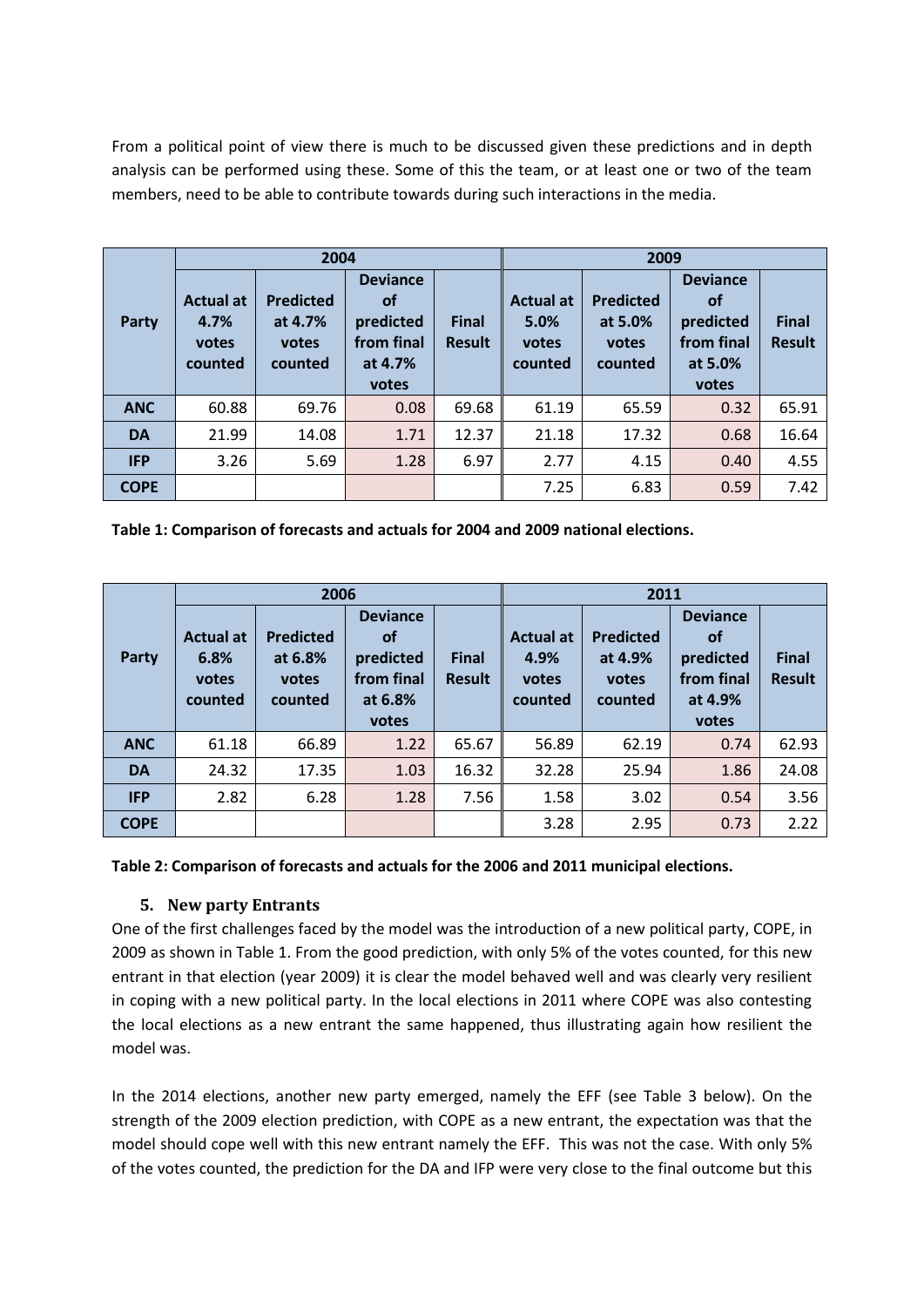was not the case for the ANC and the EFF. When 40.2% of the votes were counted the ANC was still 1.15% too high and the prediction for the EFF was still 1.56% too low. This seemed to indicate the model produced predictions that were less accurate than one would expect from the model.

|            | 2014                                         |                                                 |                                                                                      |                                               |                                                  |                                                                                       |                        |  |  |
|------------|----------------------------------------------|-------------------------------------------------|--------------------------------------------------------------------------------------|-----------------------------------------------|--------------------------------------------------|---------------------------------------------------------------------------------------|------------------------|--|--|
| Party      | <b>Actual at</b><br>4.7%<br>votes<br>counted | <b>Predicted</b><br>at 4.7%<br>votes<br>counted | <b>Absolute</b><br>deviance<br>between<br>predicted<br>and final<br>at 4.7%<br>votes | <b>Actual</b><br>at 40.2%<br>votes<br>counted | <b>Predicted</b><br>at 40.2%<br>votes<br>counted | <b>Absolute</b><br>deviance<br>between<br>predicted<br>and final<br>at 40.2%<br>votes | <b>Final</b><br>result |  |  |
| <b>ANC</b> | 53.85                                        | 63.83                                           | 1.68                                                                                 | 61.74                                         | 63.30                                            | 1.15                                                                                  | 62.15                  |  |  |
| <b>DA</b>  | 33.63                                        | 22.18                                           | 0.05                                                                                 | 23.58                                         | 21.89                                            | 0.34                                                                                  | 22.23                  |  |  |
| <b>IFP</b> | 1.66                                         | 2.14                                            | 0.26                                                                                 | 2.37                                          | 2.37                                             | 0.03                                                                                  | 2.40                   |  |  |
| <b>EFF</b> | 3.31                                         | 3.96                                            | 2.39                                                                                 | 4.62                                          | 4.79                                             | 1.56                                                                                  | 6.35                   |  |  |

# **Table 3: Comparison of actual and predicted to final results for the 2014 national elections at roughly 5% and 40% of votes counted.**

A thorough post-election analysis was conducted and this indicated that there were assumptions that did not hold (Ittmann *et al*. 2017).

### **6. Assumptions**

An in depth analysis was conducted into the cause of this discrepancy that was observed in the 2014 national elections. It was possible to attributed this to two of the assumptions made in formulating the model. The clustering could have been more accurately determined beforehand and this would have made a difference. The poor performance of the ANC and EFF predictions as shown in Table 3 was the result of poorly constructed clusters due to the 2009 national results being a bad predictor of homogeneity in 2014 voter behaviour. This together with the fact that there was a delay in releasing the results of voting districts in the province (Gauteng) where the EFF had it biggest support had a direct negative impact on the accuracy of the predictions produced by the forecasting model (Ittmann *et al.*2017)

### **7. Forecasting a Foreign Election**

There has always been the urge to see whether the model can be used in an election of another country. This opportunity arose in 2016 with the US presidential election. The US election system and process needed to be studied and understood. In addition it was essential to adapt and modify the model to ensure it is compatible with the US presidential election. In the US the number counties (where counties are the equivalent to VDs) are much less, dramatically less, than in South Africa and this had to be catered for in the model. The team needed to understand how the data representing the election in the USA looks like and where the election results are published online. A fair amount of effort was spent on ensuring the model was correctly adapted for use in the US presidential election. The graph below (Figure 1) shows that after 8.7% of the US counties were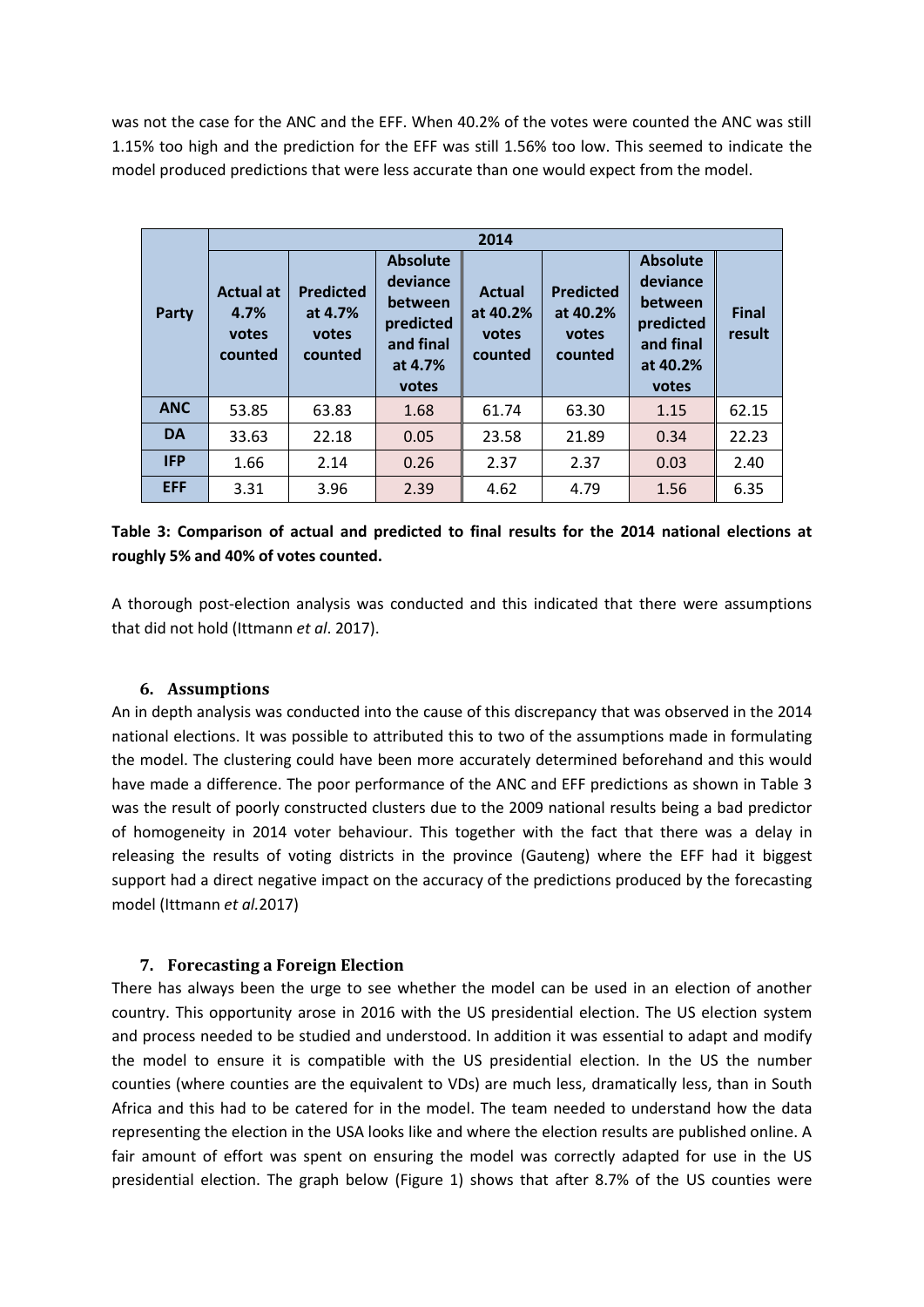counted and the results released, the model was able to correctly predict that Donald Trump would win the election (see Figure 1) (Duleni-Tlhone *et al*. 2018).



**Figure 1: Final and predicted electoral vote counts for the 2016 US presidential elections at various percentages of counties declared**

### **8. Communicating Election results**

The election prediction results and the interpretation of these results need to be communicated through the media, both radio and TV, throughout the election process. There are previews before the elections and people want to know how the model works. When the results are made available a representative of the team needs to be available to appear "live" on radio programs as well as TV programs dedicated to the election. You need a person with insight into politics as well as understanding the way the model works and how to explain, not just the model, but also the results and assist in interpreting them.

#### **9. Diverse Issues**

Diverse issues that the team had to deal with which includes constant changing of team member composition. There is the natural coming and going of people while many of the original people have retired. The effect is that new people had to be brought into the team on a regular basis. They need to learn the model, learn the environment, etc. The technology used is also changing continuously. The programming language used initially was becoming outdated while the author of this software retired. This implied that the entire package had to be rewritten and tested before it could be used again. Printouts were used to communication the results to those interacting with the media. This is time consuming and new forecasts could not be updated immediately. The App, WhatsAppo, was used in the 2016 local elections to send updates of election predictions to the entire team and also those from the media. In this way the predictions as they became available were available almost immediately to all interested parties.